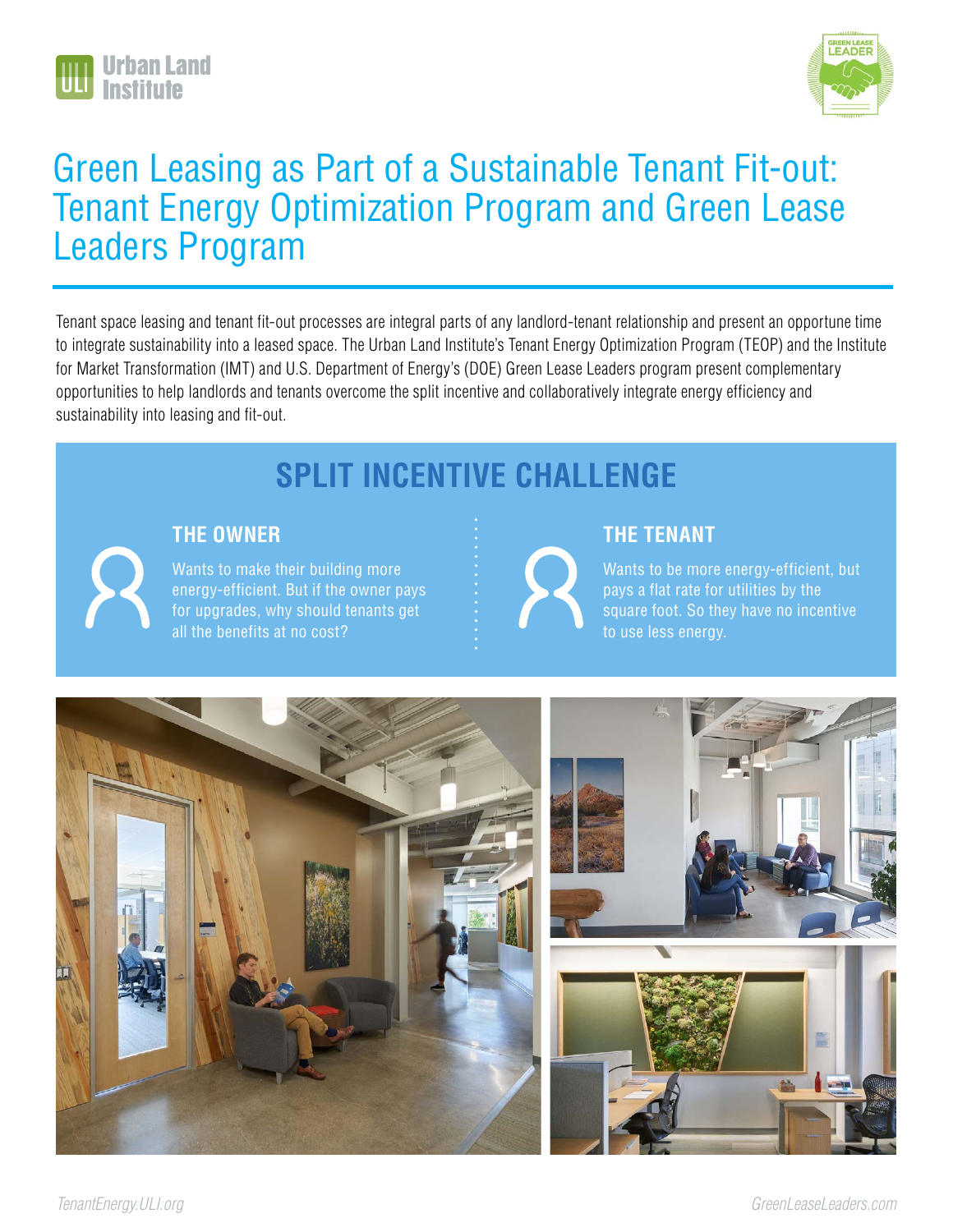# **Green Lease Leaders**

Green Lease Leaders is a national recognition and education program honoring landlords, tenants, and partnering real estate practitioners that incorporate green leasing to drive high-performance and healthy buildings. Those so honored encompass a range of businesses in the commercial, retail, industrial, information technology, and multifamily sectors.

Developed by IMT with support from DOE's Better Buildings Alliance, the Green Lease Leaders program works to:

- Define best practices in green leasing and remove the split-incentive barrier
- Spotlight property owners, tenants, brokers, attorneys, and real estate teams that meet the Green Lease Leaders standards
- Provide free technical support and resources to the real estate market
- Create higher-performing building solutions that mutually benefit landlords and tenants

The Green Lease Leaders program provides advice, templates, and more that guide tenants, landlords, and brokers through the best practices in green leasing and offers recognition for meeting the parameters. Ensuring that energy efficiency is a focus of the leasing process, Green Lease Leaders sets the standards for transforming a traditional lease across nearly all sector types. Over 4.3 billion square feet of commercial and government space is covered by the Green Lease Leaders program.

A green lease compliant with this program meets these requirements:

- Integrates priorities of both parties
- Prioritizes the environment, health, and wellness
- Establishes a sustainability point of contact
- Defines how building and tenant space will operate
- Enables the ability to report progress



# **Tenant Energy Optimization Program**

The ULI's TEOP process walks tenants and their teams through a 10-step process that helps leased spaces achieve deep energy and financial savings. From pre-lease, through design and construction, to post-occupancy, following the TEOP 10 steps ensures that energy efficiency is cost-effectively included from the beginning to end of a fit-out process.

## **TEOP 10-STEP PROCESS FOR AN ENERGY EFFICIENT OFFICE FIT-OUT**

### **PHASE I: PRE-LEASE**

 $\beta$  Step 1: Select a team



Step 2: Baseline and benchmark assets and units

## **PHASE II: DESIGN AND CONSTRUCTION**

雁 Step 3: Set utility use and performance goals for residential units Step 4: Model utility reduction options Step 5: Calculate projected financial returns  $\mathbb{Z}$  Step 6: Make final decisions Step 7: Develop a resident occupancy maintenance and operations plan  $\frac{S}{S}$  Step 8: Retrofit the unit(s) **PHASE III: POST-OCCUPANCY** Step 9: Execute the resident occupancy maintenance and operations plan Step 10: Communicate results